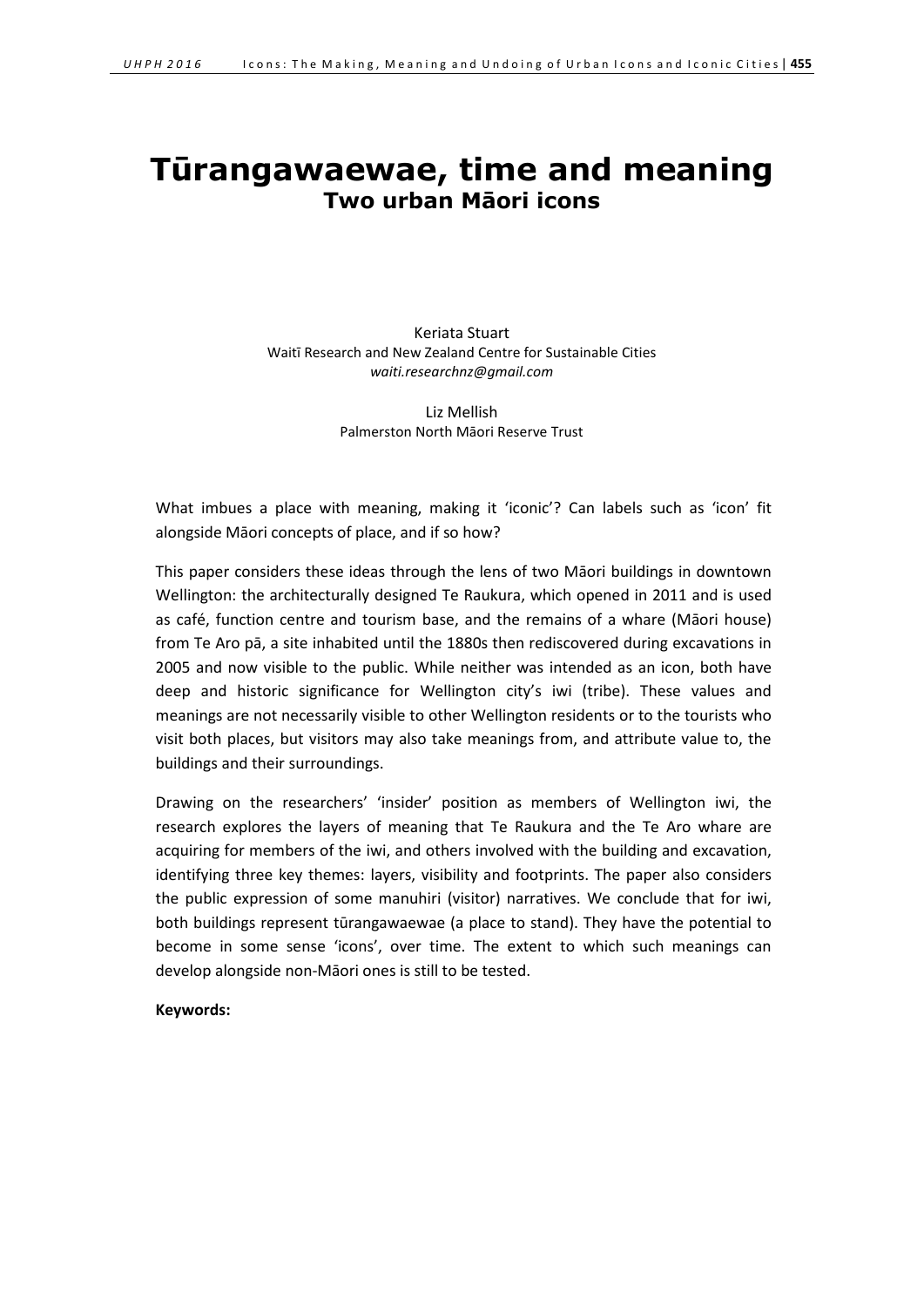#### **Introduction**

… Gustav Eiffel, or Jorn Utzon, did not say "I'm going to design an icon." No, they designed a building or structure which was so unusual that it earned the right to be an icon. (Honey, 2015)

What imbues a place with meaning, making it 'iconic'? Who gives places their meanings? How can labels such as 'icon' fit alongside indigenous Māori concepts of place such as tūrangawaewae (a place to stand)?

We consider these questions through the lens of two apparently very different but closely related Māori buildings in downtown Wellington, New Zealand's capital city: the architecturally designed Te Raukura, which opened in 2011 as an organisational base, café, function centre and tourism base as well as housing valued waka (canoes); and the remains of a whare (Māori house) from Te Aro pā, a Māori settlement inhabited until the 1880s, rediscovered during excavations in 2005 and now open to the public. While neither building was intended as an icon, we propose that both have significance for Wellington city's iwi (tribes), and may be in the process of 'earning' iconic status.

The impetus for this paper came from, and draws on, the daily lived experience of the authors, both 'insiders' as members of Wellington's iwi manawhenua (tribes with authority/responsibility for ancestral lands or places). Mellish had a leading role in ensuring that the Te Aro site was preserved and made open to the public, as well as a major role in the development of Te Raukura – in which she now works. She was also very involved in design and funding efforts to build Te Raukura and Te Aro pā, and sees them as important for the iwi and the capital city as the physical expression of Maori culture in Wellington. Stuart edited a book that included a chapter on Te Raukura written before it opened (Love, 2010), which has led her to continue research into cities, the spirit of place (mauri) and how that shapes Māori urban wellbeing and aspirations for development. She noted that even watching the building go up was laden with meaning, and wrote at the time that it was a statement 'that iwi and hapū are part of the city' (Stuart, 2010, p.101).

The research found that the two sites have also acquired stories and layers of meaning for iwi members and for others involved with the building and excavation. We argue that while these meanings are based in the past, they are fully contemporary and will continue to develop over time. Pākehā (European New Zealanders) and manuhiri (visitors/tourists) are also developing their own stories about the buildings and their surroundings, and expressing them in forms such as blogs and tourist comment sites.

We start by introducing Māori concepts of place, particularly as applied to buildings and places where people live. We outline the story of Wellington's harbour, Te Whanganui-a-Tara, setting the context for a brief history of Te Aro pā and its 'unearthing', and the building of Te Raukura. We then discuss some of the stories and meanings that have emerged from research, highlighting three key themes and finally linking them to the concept of tūrangawaewae.

# **Māori values of place and the 'whare'**

Māori as an indigenous people have a deep sense of place, and connections to place, both material and spiritual. Whenua (land), is also the term for the placenta, a constant reminder of our descent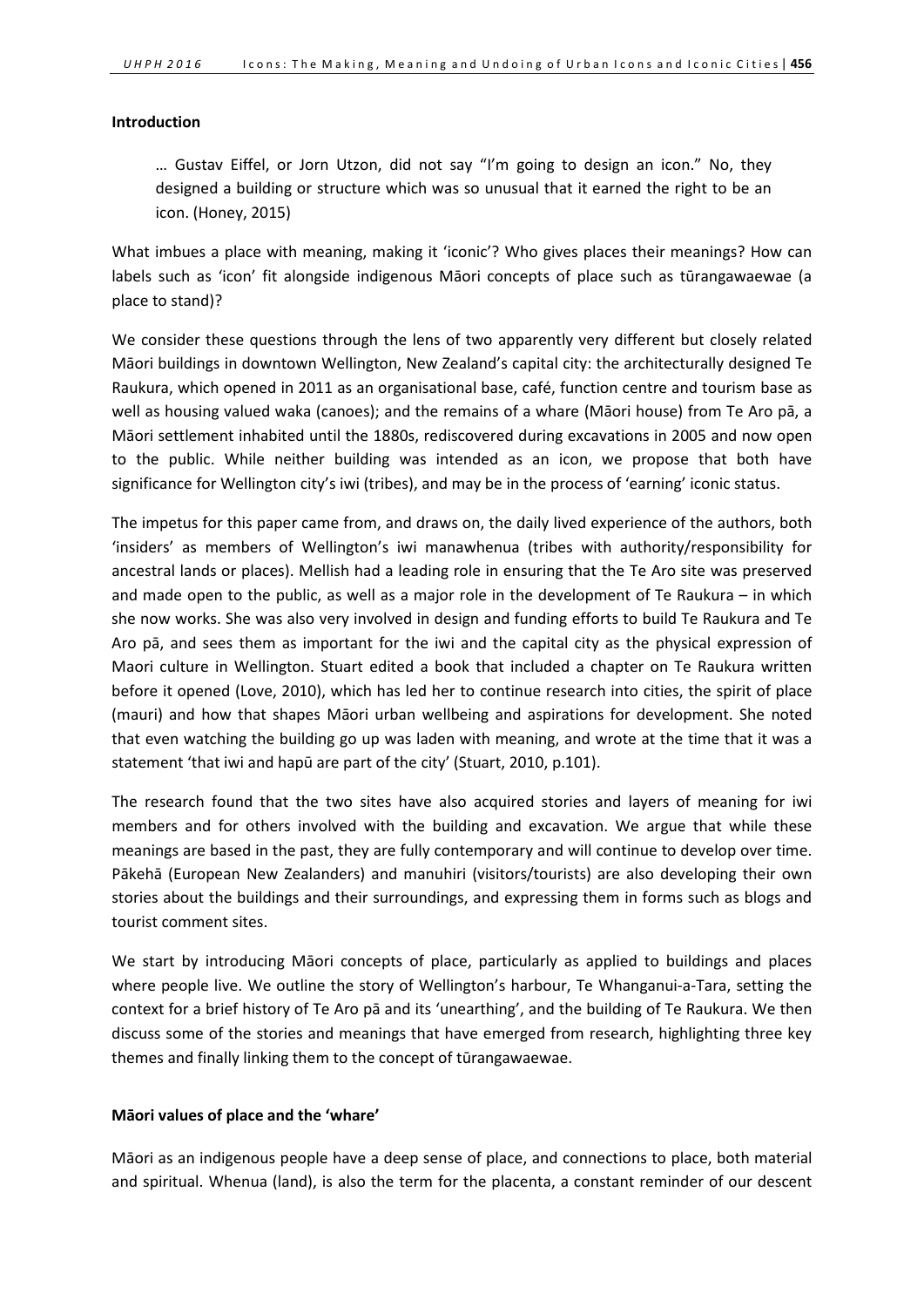from the Earth Mother (Barlow, 1991). Land, the natural world, and created objects such as buildings have their own mauri, a spiritual force described as 'the bonding element that holds the fabric of the universe together' (Royal, 2003, p.174), and which can be embodied in a community or place (Barlow, 1991). New Māori meeting houses or public buildings include a mauri stone in their foundations, literally embedding mauri into the building. Similarly, traditional rituals precede the opening of Māori public buildings, and of many ordinary whānau (family) homes (Barlow, 1991).

Because of this, Māori tribal buildings are more than material objects. What constitutes a 'Māori building' is still a matter of debate, but Brown (2005) identifies two characteristics: taking local tikanga (practices and custom) into account; and the guiding role of kaumatua (elders). In her view, when these are taken into consideration 'A unique set of design principles results ...' (2005, p.104). Brown quotes Māori architect Rewi Thompson as saying that without kawa (protocols) 'the building would have no meaning'(Brown, 2005, p.108).

Another attribute of place is tūrangawaewae, a term used to describe 'places where Māori feel connected and empowered. It can be translated, literally, as tūranga (standing place) and waewae (feet)' (Buchanan, 2011). It is used particularly to describe ancestral land, and many Māori aspire to live on, or return to, our tūrangawaewae (Mead, 2003). For the tribes of Te Whanga-nui-a-Tara (Wellington harbour), retaining any place to stand has been a singular challenge.

# **Tara's great harbour and Te Aro pā**

Te Whanga-nui-a-Tara can be translated as 'Tara's great harbour' – linking the place to ancestral tradition, in this case the chief Tara and his people who settled the harbour around the 14th century (Love, 2012c). Over the centuries, a number of iwi settled the area, retaining stories of the harbour's origins (Waitangi Tribunal, 2003).

British settlers arrived in the north of the North Island from the early 1800s, disrupting Māori society (Ballara, 1990). The area that is now Wellington city became literally unsettled, as tribal groups came and went. By the 1830s, people from a group of allied tribes including Ngāti Mutunga, Te Atiawa, Taranaki, Ngāti Ruanui and Ngāti Tama, had come south in a series of migrations from Taranaki province and settled around the harbour (Ballara, 1990; Waitangi Tribunal, 2003).

Te Aro (a 'pā' is a settlement with fortifications) was constructed around 1824 by the Ngāti Mutunga tribe, then handed over to other iwi in 1835. Te Aro was unusual in that its residents were from several different (although connected) iwi. By 1842, its population was recorded by colonial authorities as 128 (Love, 2012b) although as residents moved around to harvest seasonal resources the population may have been higher. The pā covered around five acres (Love, 2012b), from the then shoreline including where Te Raukura now sits, inland through what is now lower Taranaki Street. A 'pā' is often thought of by non-Māori as the area within the stockades, but just as a farm is more than its farmhouse, Te Aro pā's cultivations covered 60 to 80 acres by the 1840s, including gardens, forests, and the Waitangi swamp which provided resources including harakeke (flax), an important trade item for the pā. A public open space, Waitangi Park, now occupies some of the old swampland. The boundaries of the pā would have included the shoreline and sea as sources of kaimoana (seafood). (Love, 2012a) Buildings within the pā were mostly one-story structures of wood and bundled reeds.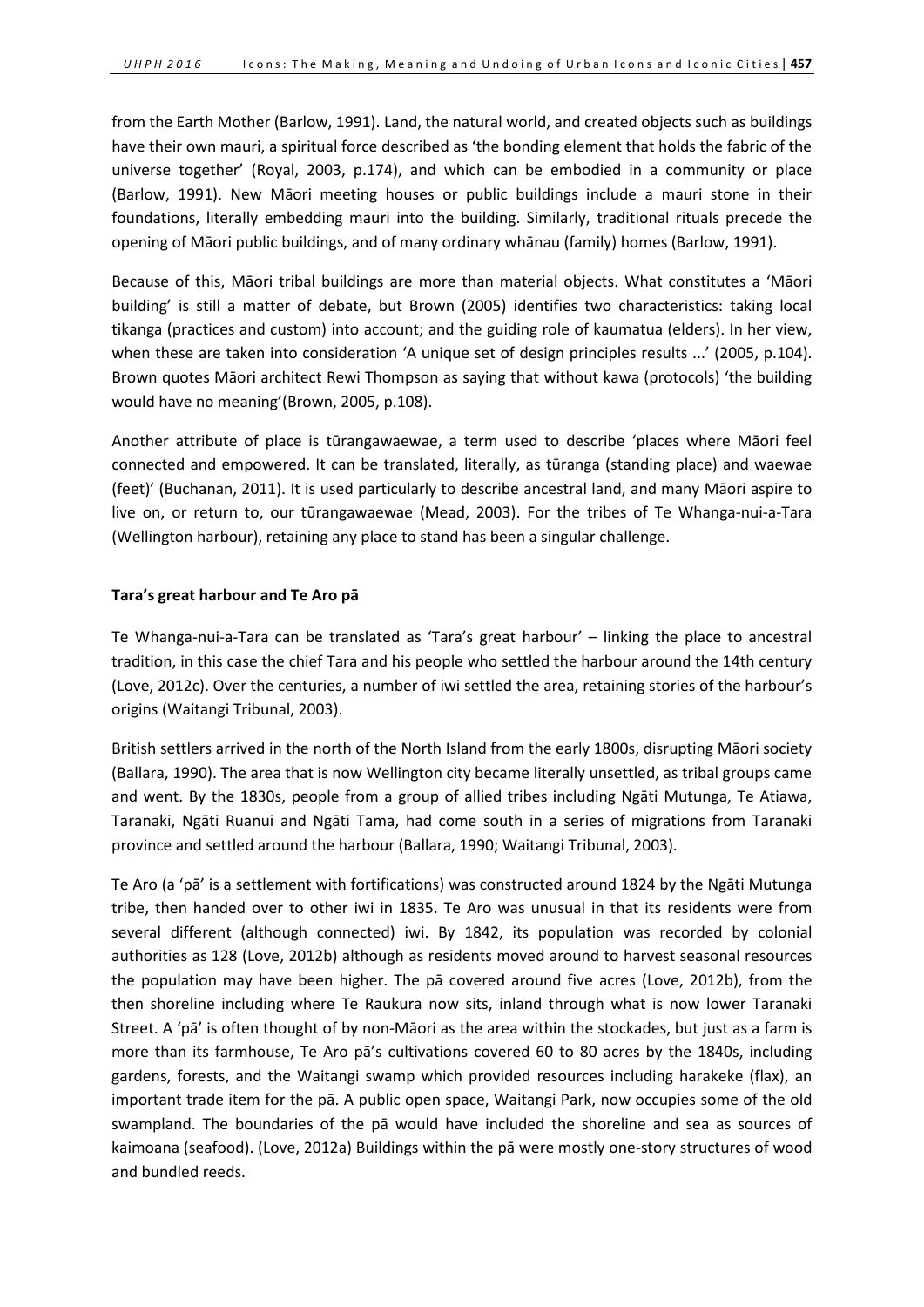

Figure 1: The shoreline of Te Aro Pā, 1847

Drawing: Samuel Charles Brees, engraved by Henry Melville. (Reproduced courtesy of the Alexander Turnbull Library, Wellington, N.Z. A-109-037)

The residents of Te Aro pā were still establishing their boundaries when the New Zealand Company, a private colonisation enterprise, arrived in Wellington in 1839. The company signed a 'deed of sale' with chiefs of the Wellington harbour area, but the chiefs and people of Te Aro did not sign and continued to assert that the pā was their property (Waitangi Tribunal, 2003). Conflicts followed as surveyors started marking out sections on pā land, including iwi members removing survey pegs, and later armed confrontations (Buchanan, 2011b; Waitangi Tribunal, 2003).

From the late 1840s the history of Te Aro pā is one of successive loss: first, of gardens and resources (Waitangi Tribunal, 2003): then in the 1860s of community, as colonial Native Land Courts 'individualised' Māori land title, to break down collective ownership. Te Aro pā was surveyed into 28 allotments, which the Crown granted to particular individuals and small groups.



Figure 2: Te Aro pā 1857-58 (in the centre, surrounded by stockades, with the Waitangi swamp behind it) (Detail of photograph PAColl-D-0008; reproduced courtesy of the Alexander Turnbull Library, Wellington, N.Z.)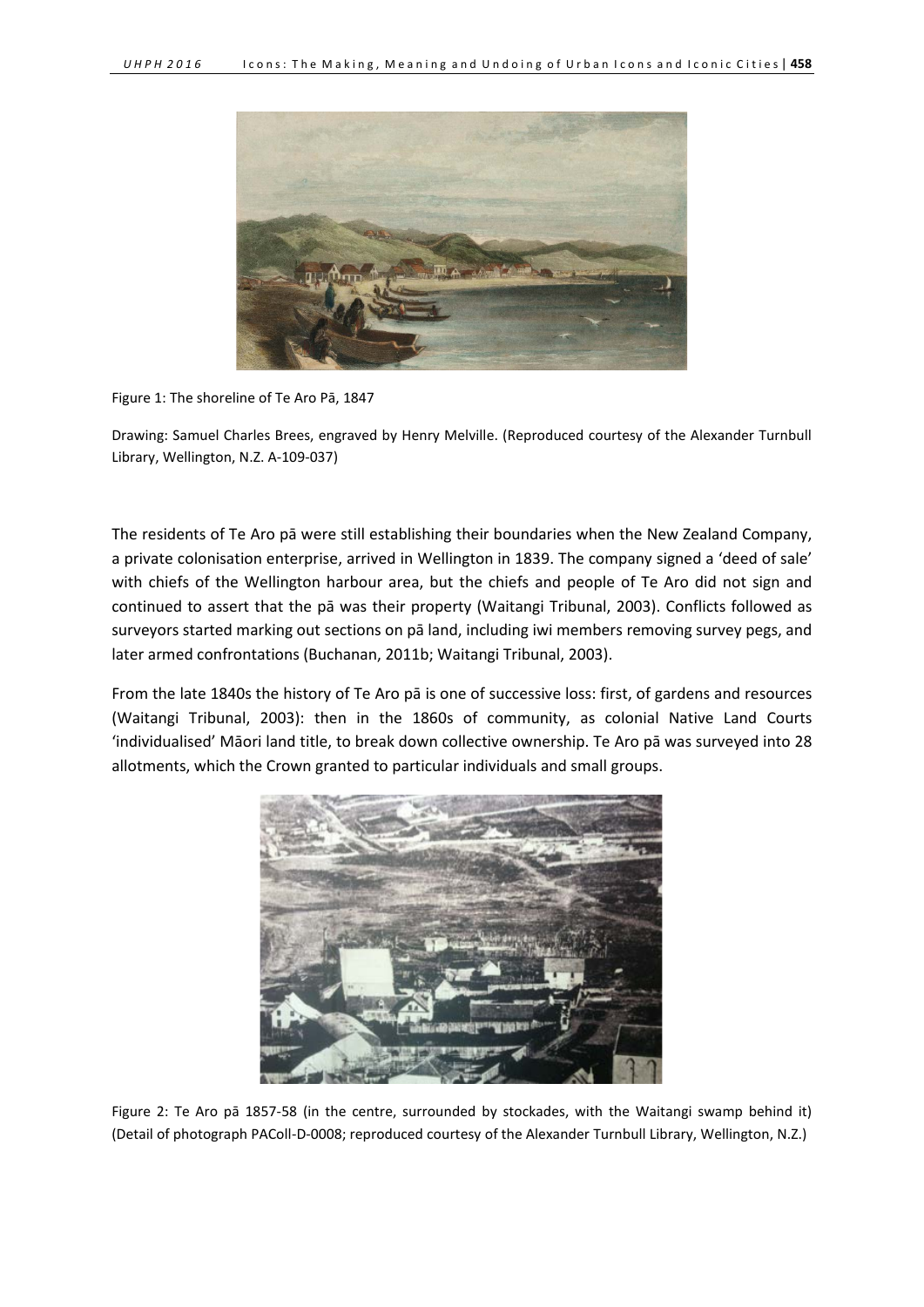The photograph in Figure 2 shows the pā and the Waitangi swamp; but also shows settler houses where the gardens had been. Continued expropriation was followed by population loss, as many of the pā's residents returned to Taranaki or moved around the harbour (Waitangi Tribunal, 2003). The population of the pā went from 186 in 1850 to only 28 in 1881 (Love, 2012b), and continued pressure meant that the last Māori landowner was recorded in 1902 (Love, 2012b). Iwi were not only moved out of Te Aro, but of all the other settlements around Wellington city, resulting in the 2013 Census data finding that in Wellington city, Māori are only about 7% of the city's population, and iwi manawhenua make up only about 7% of Wellington Māori (Ryks, Waa and Pearson, 2014). Māori are 14.9% of New Zealand's population (Statistic New Zealand, 2013) so this relative invisibility is noteworthy. Blair (2002, p. 63) describes such losses on iwi as "… a loss not only of lands, but also a loss of an effective kinship system, a system that provided the basis for their identity and hence, sense of place."

Both earthquakes and harbour reclamation meant that the original shoreline was no longer visible, and by the mid 20th century, only the name 'Taranaki Street' was a reminder of the former inhabitants.

## **Te Toenga o Te Aro – unearthing the whare**

In November 2005, in the process of excavating foundations of a new apartment building, some of the remains of Te Aro pā were uncovered beneath lower Taranaki Street. One of the archaeologists described to us the moment when, with half a metre of gravel removed, they saw a posthole and an intact whare site started to become visible.

While and archaeological team worked on the site, the New Zealand Historic Places Trust, the developer, the Wellington City Council and the Wellington Tenths Trust (a Māori land trust then acting as the iwi manawhenua for the city) came to an agreement in which, in exchange for additional stories being added to the building, the ground floor and the whare were preserved as a 'heritage site' (Heritage New Zealand, 2008). On October 11, 2008, elders led a dawn ceremony to open Te Toenga o te Aro, the remnants of Te Aro (Buchanan, 2011a).



Figure 3: Te Toenga o Te Aro. Photograph: K Stuart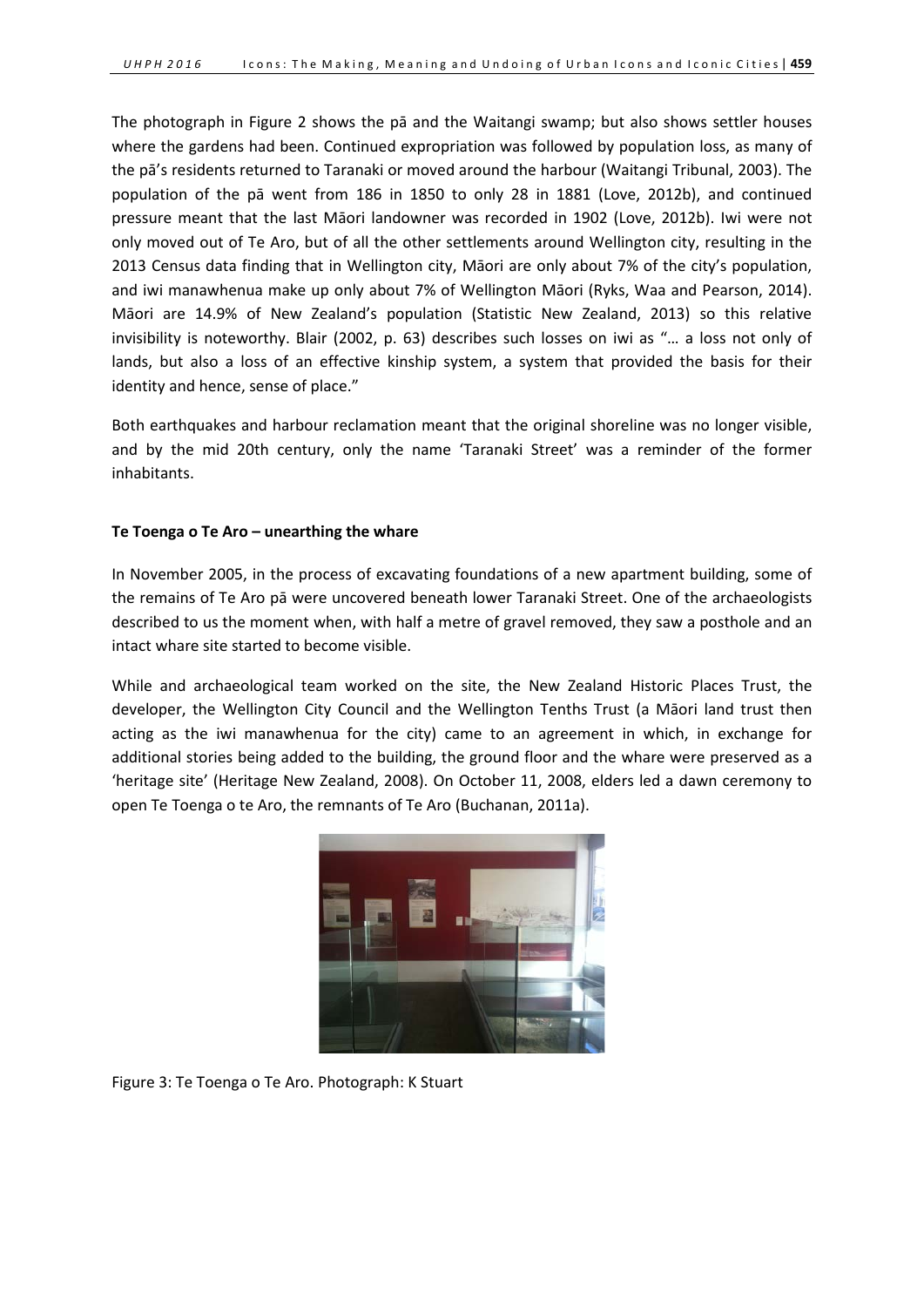## **Te Raukura: Keeping the waka warm**

We are really trying to turn back the clock on history. Of course you can't do that in the sense of what's traditional, but you can in a way that's modern (Love, 2010)

As the story of Te Aro pā shows, from around 1880 until the 21st century Wellington iwi had no place on the waterfront, or indeed in the central city, to call 'our own'. The location of Te Raukura on reclaimed land, close to the shoreline of Te Aro pā and by the city's popular waterfront walk, has both practical and symbolic value.

The original Wellington City Council proposal for a building to house the carved waka (canoe) was for an aluminium Skyline garage. While the council saw the need as simply storage, the iwi followed the late tribal leader Sir Ralph Love's statement that the building must be capable of housing more than one waka, and that more was needed to 'keep the waka warm', (Love, 2010). It took nearly a decade of negotiation before the building we see now could be built (Love, 2010).

Te Raukura deliberately departs from the 20th century carved meeting house. Designed by distinguished New Zealand architect Stuart Gardyne (Harvey, 2015), it is a purposeful contemporary design (Harvey, 2015) that contrasts with its surrounding buildings: late 19th century wooden settler architecture, and 20th century concrete commercial buildings. While the architect is non-Māori, the design was developed with elders and tribal leaders (Love, 2010).



Figure 4: Te Raukura. Photograph: K Stuart

The shape of the house is based on a traditional whare design which uses the human body as the template, so that the roofline is the spine which carries the weight of the building, covered by a folded korowai or cloak, the roof of the building (Figure 4). The design also shows triangles reflecting the sails of waka hourua, sailing vessels used by the Polynesians when voyaging to Aotearoa.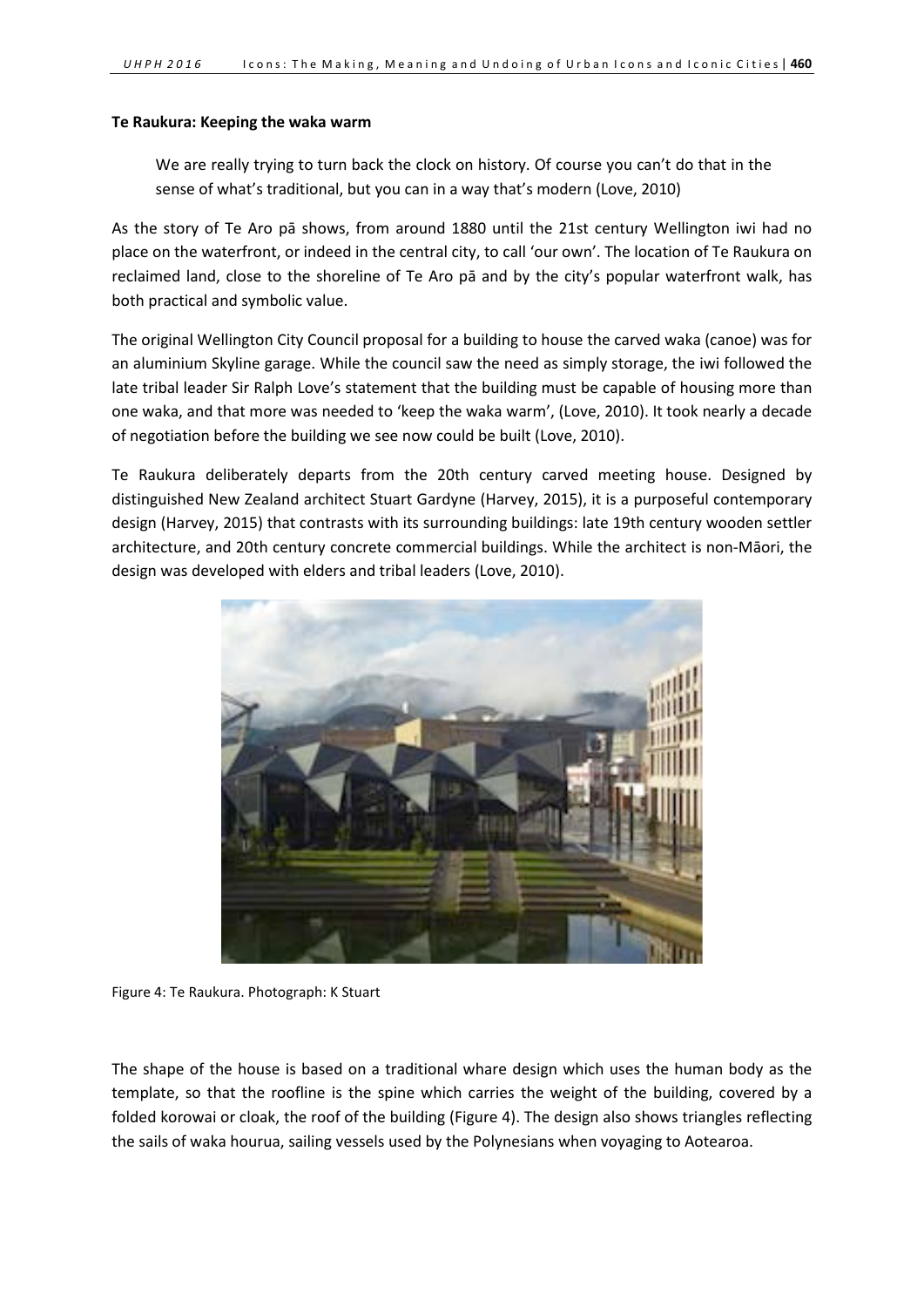As Brown points out (2005, p.106), modern multipurpose buildings have "virtually no precedent in Māori architectural history." Te Raukura is three buildings in one; a whare tapere, holding traditional rituals such as pōwhiri (welcomes), gatherings and entertainment); a whare kai (here a cafe and catering service); and the wharewaka - which remains the name often used for the building as a whole - housing several carved waka. Te Raukura's name comes from the feathers of the albatross worn by Te Atiawa and Taranaki Whānui people, the symbol of Taranaki leaders Te Whiti and Tohu (Buchanan, 2011).

# **The stories of Te Raukura and Toenga o te Aro**

In Stuart's interviews with members of Wellington iwi on the history and future of Māori participation in Wellington's urban development, several interviewees offered both Te Raukura and Te Toenga o Te Aro as examples of how future development must be grounded in the Māori history of Wellington, often in ways that evidenced emotional connection or disconnection. It was decided to explore further the extent to which either or both places were developing meanings and values for people of the iwi manawhenua, and if so how those meanings were conceptualised or expressed.

In the process of searching the 'gray literature' we found that non-Māori (Wellington residents, tourists, and researchers) were writing, photographing and expressing online their own narratives. We looked at some of these stories, both because they show contrasts and similarities with iwi views, and because Te Raukura and Te Toenga o Te Aro were deliberately designed as places with a public face.

Grounded theory methods (Charmaz, 2006) were used to identify and organise themes from eight interviews carried out by Stuart. The interviewees were selected using 'snowball sampling' to gather a range of data, so included people with strong lifelong connections to iwi; others at an early stage of reconnecting, or people who knew they were affiliated to the iwi but had less knowledge and connection. The interviewees were kept anonymous, in accordance with the research's ethics approval. The analysis was also informed by other data sources including literature (see 'Conclusions'), and discussions at hui and conferences with iwi members, Māori landscape designers, architects and heritage experts illuminated and contextualised emerging themes.

We discuss iwi stories and understandings, then outline some themes emerging from non-Māori expressions, finally reviewing our conclusions.

#### **Iwi stories and meanings**

Iwi members' comments were characterised by the personal and emotional – feelings of connection, disconnection or isolation, pride, and sometimes a degree of shame connected to disconnection or lack of knowledge about their tribal history resulting from the effects of Wellington's colonisation. In doing so, all interviewees either explicitly or implicitly saw the past as real and important in the present. It must be noted that not all interviewees had considered the past and present links between Te Raukura and the Te Aro site, and asking about their views of both places may have prompted interviewees to make that connection.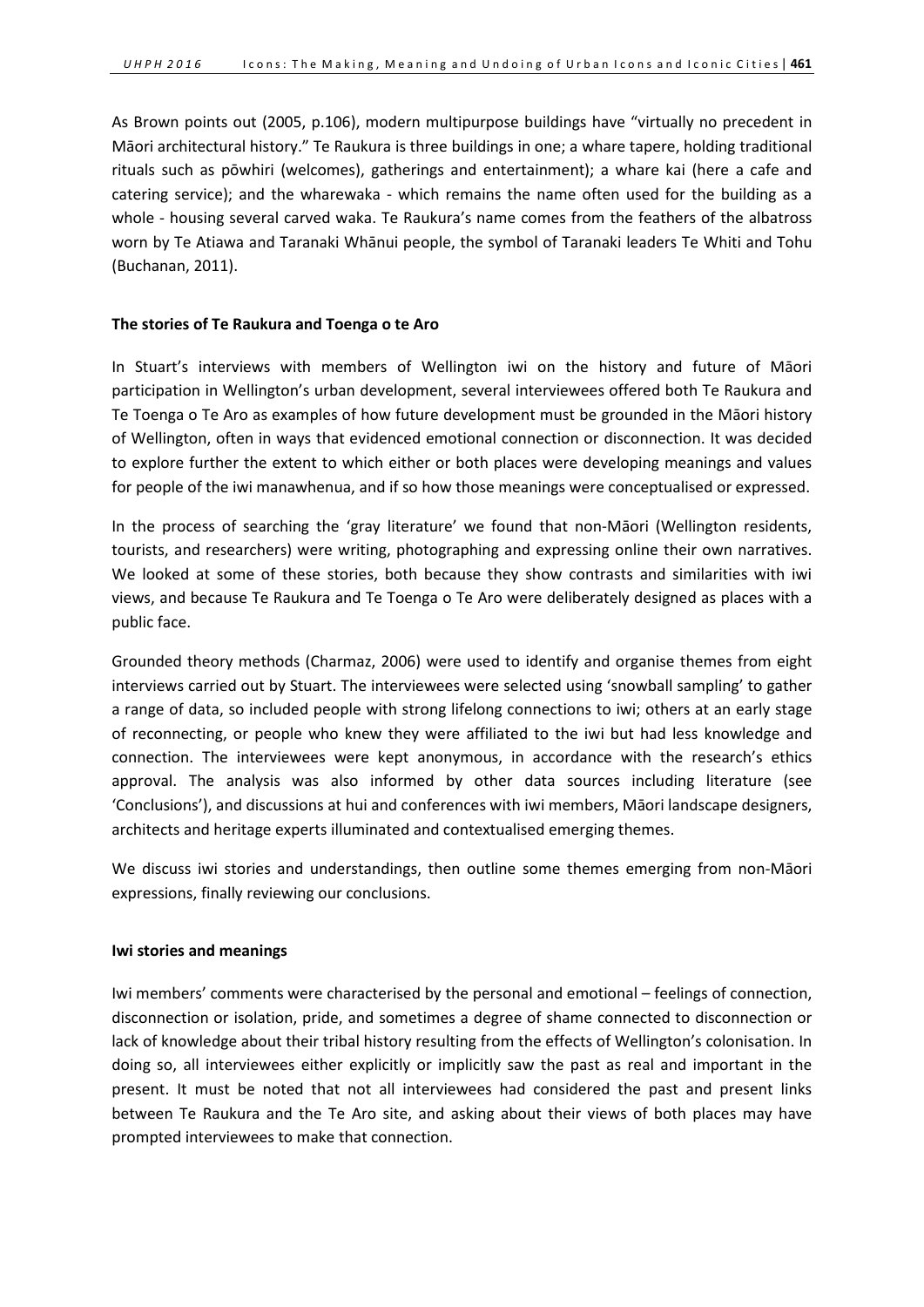The three underpinning themes that emerged from interviews and discussions were unearthing the layers, becoming visible, and growing the footprint. Almost all interviewees talked about layers – physical and narrative; visibility of place and people; and the idea of a Māori footprint or a place to start from in the contemporary city.

Uncovering or unearthing was a common and powerful theme, both literal when applied to Te Toenga, and metaphorically as 'layers of stories'. Interviewees talked of how little they knew about their own history, as well as how little the city values its Māori history, with official brochures starting the city's history in 1839.

Te Aro pā was seen as having many stories, of which interviewees might have only little awareness at present but to which they attached value. Themes within this included loss: "Te Aro pā shows the marginalisation of a people"; and resistance: a theme which referred to iwi pulling out survey markers in 1840. This non-violent action was seen as previewing the peaceful resistance of Taranaki people against land seizure in the 1880s, which is a significant element of pride for Taranaki descendants today (Buchanan, 2009).

Interviewees did not see Te Toenga o te Aro as 'heritage', but more as a taonga or treasure, with one saying "'Heritage' is something that's kept away from people." The personal relevance become very clear in one interview, with interviewer and interviewee talking of a common and well-known tupuna (ancestor) who lived at Te Aro pā for several years, and the interviewee commenting that "The pā is nice to have as a proof of our existence."

This quote shows that Becoming visible had some of the same attributes as Unearthing the layers, but was expressed through such ideas as 'real', 'concrete', 'public' and 'everyday'. To everyone interviewed, Te Raukura was a place where their people were becoming visible in a positive way – a contrast with the negative ways in which Māori are so often portrayed in media and statistics. Visibility was contrasted with the previous invisibility of the iwi, with loss and marginalisation. One author (Stuart) noted in 2014 that:

Living in Wellington is a daily experience of having powerlessness made visible – through the daily invisibility of Māori; therefore the value of a building [Te Raukura] – [it] pins us to our place.

Normalisation was associated with identification and pride, especially in the context of the small number of Māori living in Wellington and the even smaller number of iwi manawhenua.

Personally – I like that there is a visible place … that I walk past every day … that has our iwi's name on it … that is distinctive.

The visibility of Te Raukura's design was highlighted by some, in such words as "When you see it, you say 'It's so cool!'" Other people interviewed focused more on its uses – most had been there for meetings, conferences, meals or iwi events such as the launching of a waka. This day-to-day interaction, which might seem trivial to others, was far from that to interviewees.

Te Toenga o Te Aro was seen as less 'visible' in Wellington's day-to-day living. Not only is the site small, but it is inside the ground floor of a building on a street that pedestrians generally walk through to get to the city or waterfront. As discussed under the following theme, several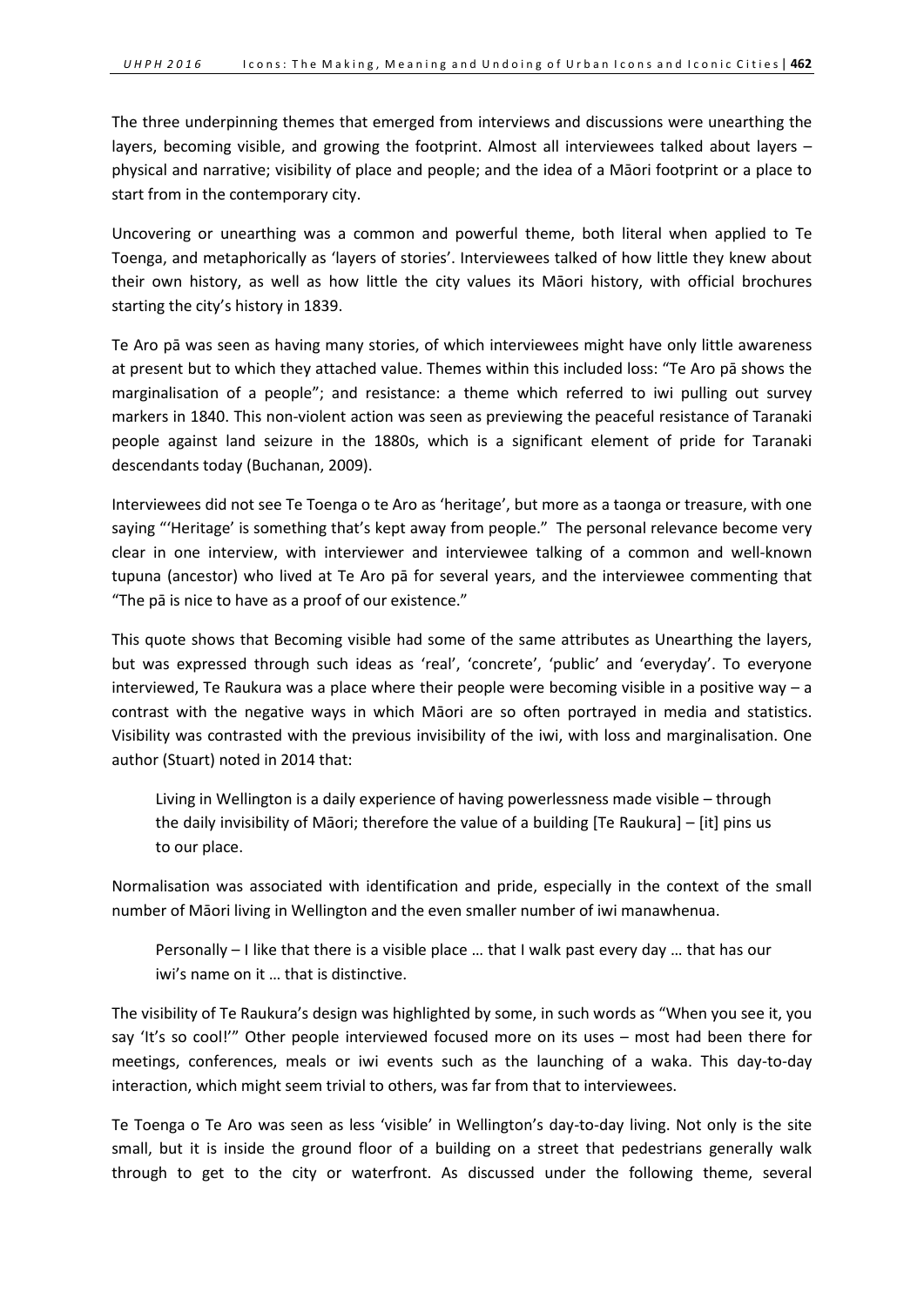interviewees wanted to see the site made more visible – the 'becoming'. But it was valued as showing the lived reality of Taranaki whānui's place here and the reality of its peoples' lives.

## **Extending the footprint**

The themes of 'reclaiming a footprint' or 'extending the footprint' were common, and referred to both Te Raukura and Te Toenga. Reclaiming a cultural footprint was an explicit aim of building Te Raukura (Love, 2010), and we were interested to know how much that had been achieved. Interviewees recognised its value as "a point of opportunity – creating a foundation", but narratives were more focused on extending the footprint, feeling strongly that more could be done to build on what is there now. Suggestions included Te Raukura being a base for electronic or other resources to help iwi members connect with their heritage and ancestry.

Several interviewees wanted to see more done (eg by the city council) to tell the stories of Te Toenga o te Aro to Wellingtonians, to counteract the lack of Māori narratives in how the city presents itself. One interviewee, considering for the first time the linkage of Te Raukura and Te Toenga, started envisioning how the two sites could be visually linked through art, and how the boundaries of the pā could be represented in Wellington streets:

What would you [visitors] like to know about it … when you get a sense of the physical patterns of a plan. When you're standing in a site, to know how it connects ...

This narrative of a new kind of cultural footprint was reflected by others:

It's a conduit to our cultural future. It provides a financial base, but it's also a showpiece at an international level of us not running round in grass skirts.

# **Tauiwi (non-Māori) narratives**

In tauiwi perspectives, Te Raukura and Te Toenga o te Aro were depicted as quite different in role and function. The first story of Te Raukura, almost as soon as the building was completed, was of 'the wharewaka' as an architectural object, claiming a strong visual place for itself in a highly used public space. It won a 2012 national 'Commercial Architecture' award, with the chief judge describing it as "Prickly and armour-plated" (Tyler, 2012). Its distinctive design, as well as its location, has meant that photo-sharing websites such as Flickr include hundreds of images of Te Raukura. However, few of these expressions locate the building in the city's history.

Both location and design have made the building, particularly the café, a well-used space. Typical of comments on Trip Advisor and other tourist discussion sites is "a tranquil respite on the edge of the city" (STQRY, undated). An underlying theme is relaxation, comfort, and a connection with the water (a sheltered lagoon), as shown in Figure 4. Alongside this, a common narrative is Te Raukura as a base for 'authentic' Māori experiences, with the Trust that manages it running waka (canoe) tours and Māori walking tours which include Te Toenga o Te Aro. This almost daily visibility of waka on the harbour so close to the CBD, and the increasing number of images, illustrates in another way the iwi story of 'normalising Māori in the city'.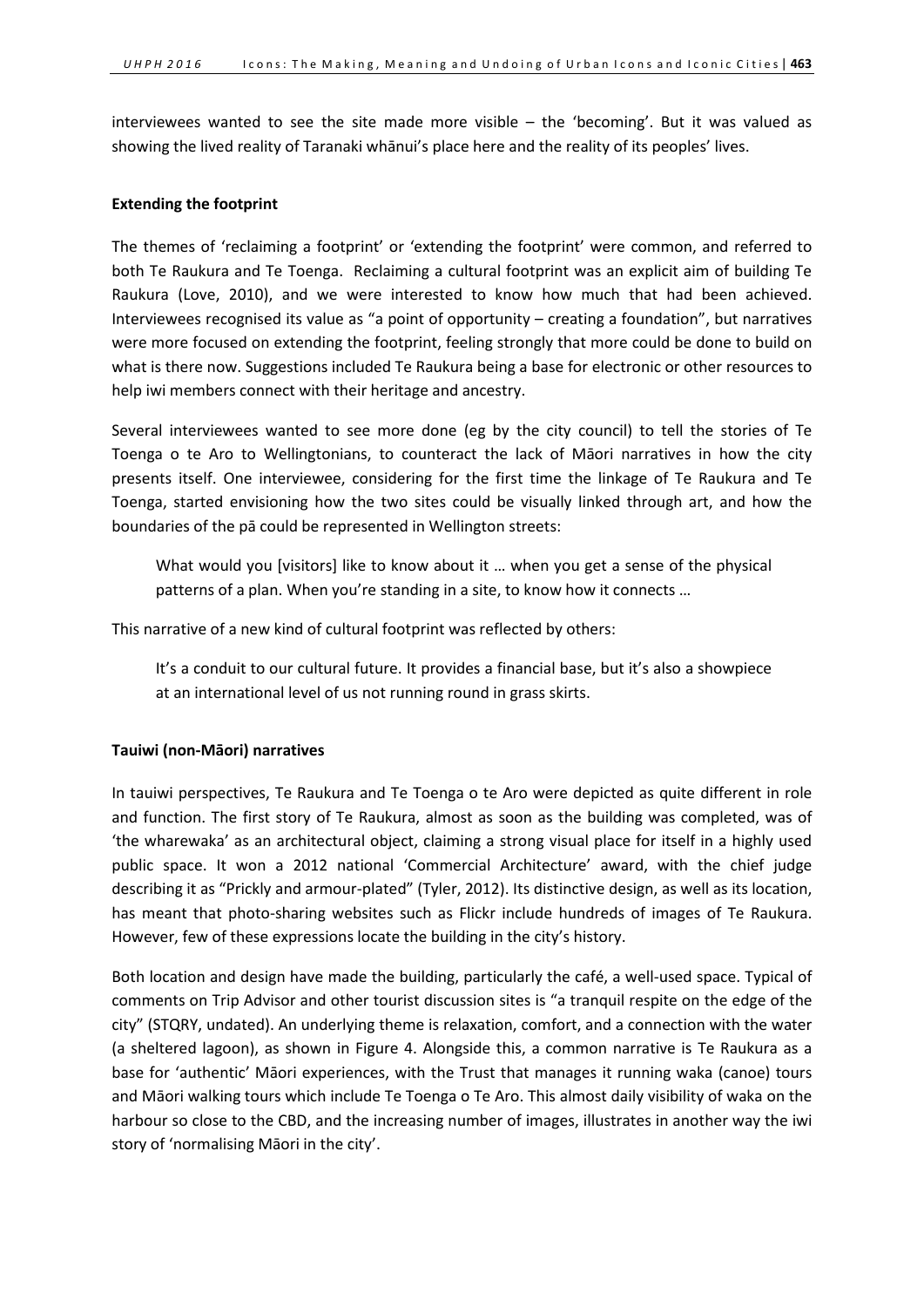While these stories all locate Te Raukura in the contemporary city looking to the future, by contrast the visible remains of Te Aro pā appear to be seen as a view into the past, a site of heritage. So far there has been relatively little expressed about the pā in tourists' visual or publicly written narratives. The heritage narrative also identifies some divergent views; for instance, at the time the agreement to preserve the site was made, an anonymous commentator on the 'WellUrban' blog said:

So that the public will be able to see some rotted stumps of ponga, outlining the position of whare used at some stage pre 1880. There will no doubt be a glass panel in the floor and wow, you can look down and see mud and some ponga in a vague square. Well excuse me, but that's just not that interesting. (WellUrban, 2007).

By contrast, a heritage expert interviewed for this research commented that:

History is not just buildings. It makes people aware that history is also about what's in the ground … not immediately visible. We should be considering it as important also.

Australian cultural heritage historian Tracy Ireland (2012, 2015), has described Te Toenga as an example of conservation in situ, a site that aims to make visitors feel 'connected to the past'. Te Toenga also featured in in Sir Tony Robinson's 2014 series of the TV programme Time Walks.

## **Conclusion: tūrangawaewae, time and meaning**

Durie (2010) argues that there is a Pacific approach to valuing heritage, characterised by fusion of the tangible and intangible; continuity in time; and ecological harmony. Objects and places have mauri, so no creation exists separately from the external world, and indigenous heritage has "a temporal dimension that moves simultaneously in both directions" (2010, p.245). 'Authenticity', Durie says, comes not from distance but from a continuing relationship with the present, and indigenous people are not distant bystanders but active participants in shaping a 'heritage' place for the future. These themes resounded with our interview data: while Māori interviewees rarely used such terms as 'mauri', their narratives in some way reflect Durie's idea of tangible and intangible fusion, and Te Toenga o te Aro and Te Raukura were both seen as having a place in the past – even if one not yet fully understood by many iwi members – and in the future.

The narratives of iwi interviewed - unearthing the layers, becoming visible and extending the footprint – all speak of the value of tūrangawaewae. Mead (2003:272) asserts that "The global society notwithstanding and despite the stunning technology of the modern world, land will always be an important part of how we define ourselves as people." It may be argued that a people whose tūrangawaewae was so long invisible may give it a particular value, and we believe that these narratives tell a distinctive story of Wellington iwi.

One of the challenges for the future will be how these narratives and values can be kept and enhanced, as well as negotiated with the values that other Wellington residents and visitors give to place. As Love (2010, p.98) noted while Te Raukura was in construction:

"That's [the Wellington waterfront] a space that mainstream people of Wellington feel very strongly about, it's 'their' space - so is there a sense that they are going to get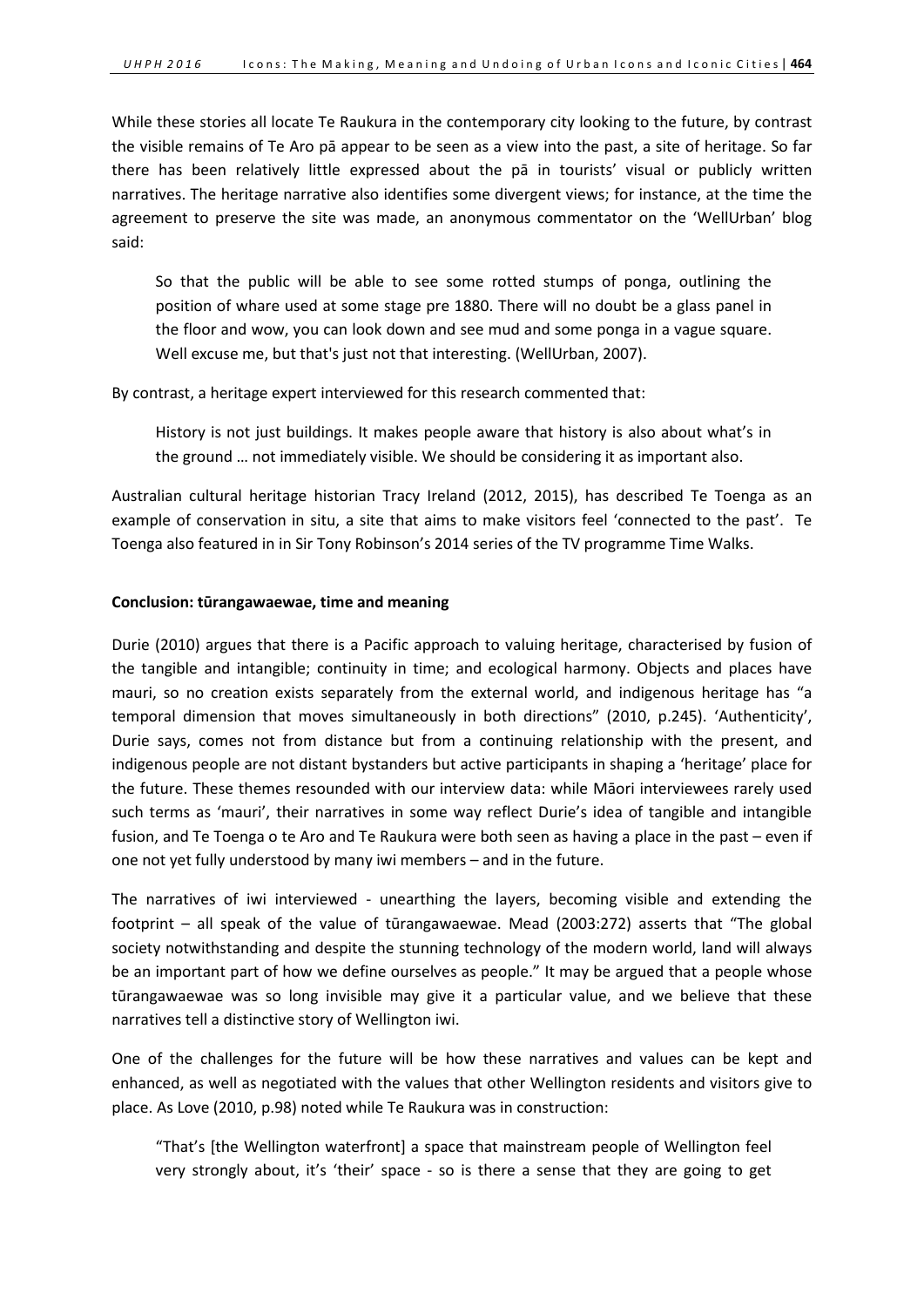something out of the building? And we're not just looking at a Wellington audience, but at potentially tourists, particularly from overseas."

The indications from this research are that 'mainstream people' are increasingly getting something from both buildings. They are creating visual and linguistic narratives for international audiences, and have meanings for New Zealanders such as the heritage expert interviewed who described Te Toenga o Te Aro as "visible indigenous knowledge."

To the external view, Te Aro could be seen as an icon of the past, a touchstone; while Te Raukura could be seen as an icon of the future. We suggest that while, as architect and urbanist Tommy Honey commented "We can't set out to design icons, it doesn't work" (Honey, 2015), the meanings that Te Raukura and the Te Aro site have already accumulated indicate they have the potential to become icons over time. Te Aro in particular still has aspects and stories which are yet to be 'uncovered' - not only if new parts of the pā are unearthed in the future, but as more of its stories are made 'real' to the descendants of its builders and inhabitants. Both places are telling a story that has only begun.

# **Acknowledgements**

The authors would like to acknowledge the Wellington Tenths Trust and Palmerston North Reserves Trust for spreading a korowai over the research; the people who agreed to be interviewed, and others who shared their knowledge; and the Resilient Urban Futures research programme for funding and other support for the research out of which this paper arose. Ka nui ngā mihi, huri noa.

# **Bibliography**

Ballara, A., 1990. Te Whanganui-a-Tara: Phases of Māori occupation of Wellington Harbour c1800- 1840. In: Hamer, D and Nicholls, R. eds. The making of Wellington 1800-1914. Wellington: Victoria University Press, 9-34.

Barlow, C., 1991. Tikanga Whakaaro: Key concepts in Māori culture. Auckland: Oxford University Press.

Blair, N., 2010. Orakei Papakāinga ki mua: Towards 2030 and beyond. In: Stuart, K and Thompson-Fawcett, M. eds. Tāone Tupu Ora: Indigenous knowledge and sustainable urban design. Wellington: Steele Roberts, 50-59.

Brown, D., 2005. Instituting biculturalism. In: Walker, C. ed. Exquisite Apart. Auckland: Balasoglou Books on behalf of the New Zealand Institute of Architects, 100-109.

Buchanan, R., 2009. The Parihaka album: Lest we forget. Wellington: Huia Publishers.

Buchanan, R. 2011a. Re-making memory on Matiu and other "settlement" sites. Memory Connection, 1(11), 284-300.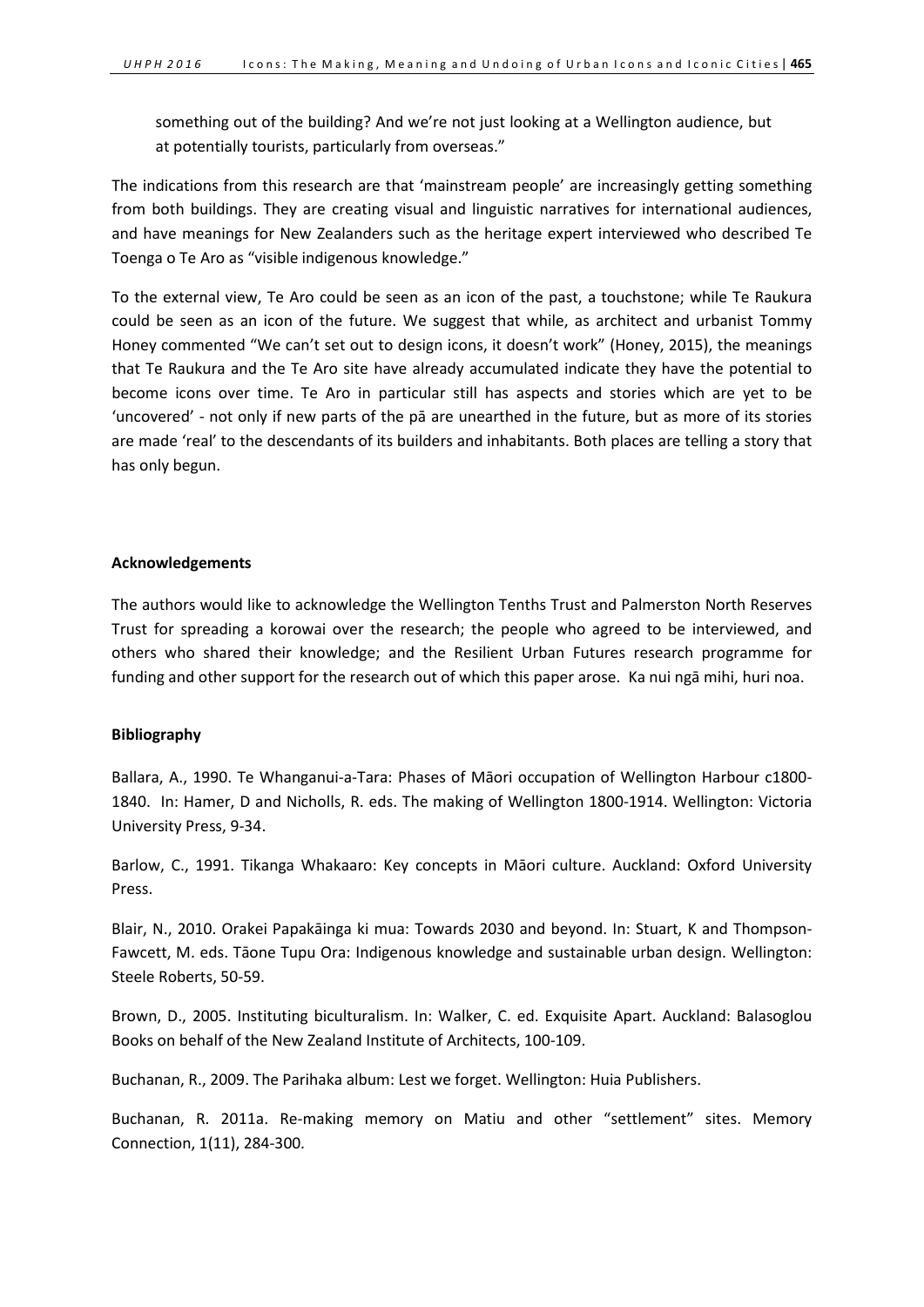Buchanan, R., 2011b. Telling the truth in our streets: storytelling and Treaty settlements [online]. Available from: http://posttreatysettlements.org.nz/telling-the-truth-in-our-streets/ [Accessed 30 May 2015].

Charmaz, K., 2006. Constructing grounded theory: A practical guide through qualitative analysis. London: Sage Publications.

Durie, M., 2010. Outstanding universal value: How relevant is indigeneity? In: Selby, R., Moore, P. and Mulholland, M. eds. Maori and the environment: Kaitiaki. Wellington: Huia Publishers, 239-251.

Harvey, J., 2015. 2015 Gold Medal winner: Stuart Gardyne. Architecture Now, 6. Available from http://architecturenow.co.nz/articles/2015-gold-medal-winner-stuart-. [Accessed 4 November 2015].

Heritage New Zealand, 2008. Toenga o Te Aro (remains of Te Aro Pā) [online]. Available from http://www.heritage.org.nz/the-list/details/7771. [Accessed November 10 2015].

Honey, T., 2015. Icons, aesthetics, politicians and design. Radio New Zealand Nine to Noon, 2 March 2015. The contract of the contract of Available contract of the from: the from:

http://www.radionz.co.nz/national/programmes/ninetonoon/audio/20169218/urbanist-tommyhoney [Accessed 13 October 2015].

Ireland T., 2015. The ethics of visibility: Archaeology, conservation and memories of settler colonialism. In: Ireland, T. and Schofield, J. eds. The ethics of cultural heritage. New York: Springer, 105-125.

Ireland, T. 2012. 'I felt connected to a past world': A survey of visitors to colonial archaeological sites conserved in situ in Australia and New Zealand. Conservation and Management of Archaeological Sites, 14(1-4), 458-468

Love, H., 2012a. The changing landscape: Pā, Kāinga, Ngākinga, Urupā. Te Tira Whakaritorito: Educating ourselves. Wellington: Wellington Tenths Trust.

Love, H., 2012b. Life in Port Nicholson after the arrival of Pakeha settlers. Te Tira Whakaritorito: Educating ourselves. Wellington: Wellington Tenths Trust.

Love, H., 2012c. Te Whanganui-a-Tara me ōna takiwā: Pā, Kāinga, Ngākinga, Urupā. Te Tira Whakaritorito: Educating Ourselves. Wellington: Wellington Tenths Trust.

Love, M., 2010. A wharewaka for Wellington: Keeping a Māori footprint in the city. In: Stuart, K and Thompson-Fawcett, M. eds. Tāone Tupu Ora: Indigenous knowledge and sustainable urban design. Wellington: Steele Roberts, 91-99.

Mead, S. M., 2003. Tikanga Māori: Living by Māori values. Wellington: Huia Press.

Royal, T.C., 2003. Introduction. In Royal, T.C. ed. The woven universe: Selected writings of Rev. Māori Marsden. Wellington: MKTA-Living Universe Ltd.

Ryks, J., Waa, A., Pearson, A.L. 2014. Mapping urban Māori – a population-based study of Māori heterogeneity. [In press].